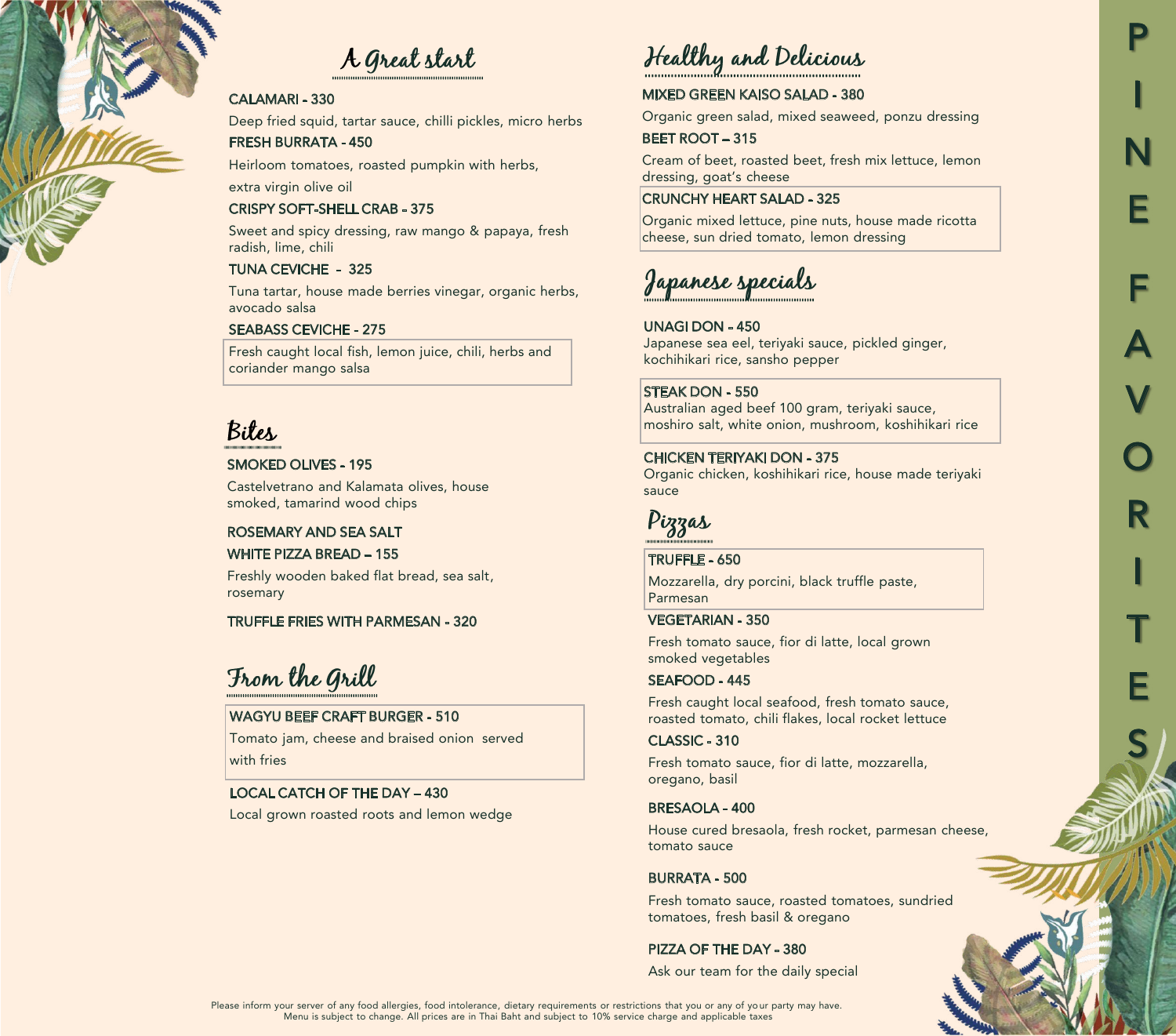

KHAO PHAD PHAK - 320 Fried rice with carrot, onion, spring onion, kale ข้าวผัดผัก

KHAO PHAD Thai Fried rice with selection of ข้าวผัด Prawn กุ้ง *- 590* Crab ปู*- 590*

PHAD KA PAO KAI DOW Stir fired hot basil with garlic, chili, fried egg served with rice ผัดกะเพราไข่ดาว Minced pork *หมูสบั - 350* Minced chicken *ไก่สับ - 350* Seafood *ทะเล - 390*

#### PHAD THAI

Stir fried noodle with tamarind sauce, bean sprout, tofu, peanut, chives ผัดไท Chicken *ไก่ - 490* Seafood *ทะเล – 520* Prawn *กุ้ง - 590*

Sweets

#### MANGO PASSION FRUIT MOUSSE - 250

Pistachio financier, black berry jelly, coconut sponge, almond candy

#### DRUNKEN TIRAMISU - 420

Mascarpone cheese, lady finger, coffee, alcohol, sugar

#### COCONUT PANNA COTTA - 260

Strawberry, Yuzu soup, orange syrup, Parmesan crispy

#### SEASONAL FRUIT PLATTER - 170

Selection of fresh cut fruits

PHAD PAK MIANG - 380 Stir-fried Miang leaves with egg, garlic

ผัดผักเหลียง

TOM YUM GOONG - 390 Thailand's famous hot and sour soup with Andaman king prawn, lemongrass, galangal, mushroom ต้มยํากุ้ง

PLA KRAPONG TOM SOM - 410

Southern clear soup, white snapper, shallot, lemongrass, turmeric, spring onion ต้มส้มปลากระพง

#### PLA NUENG MA NOW - 650

Steamed white snapper, lemongrass, galangal, bok choy, spicy lime dressing ปลานึ�งมะนาว

NUTELLA PIZZA - 325 The dream of all Nutella lovers

AFFOGATO - 210 Shot of espresso, homemade coconut ice-cream

HOUSE MADE GELATO – 55 PER SCOOP

Mark Rin chocolate | Coconut Gelato of the day

T H A I & S **W** E E T S

Please inform your server of any food allergies, food intolerance, dietary requirements or restrictions that you or any of your party may have. Menu is subject to change. All prices are in Thai Baht and subject to 10% service charge and applicable taxes